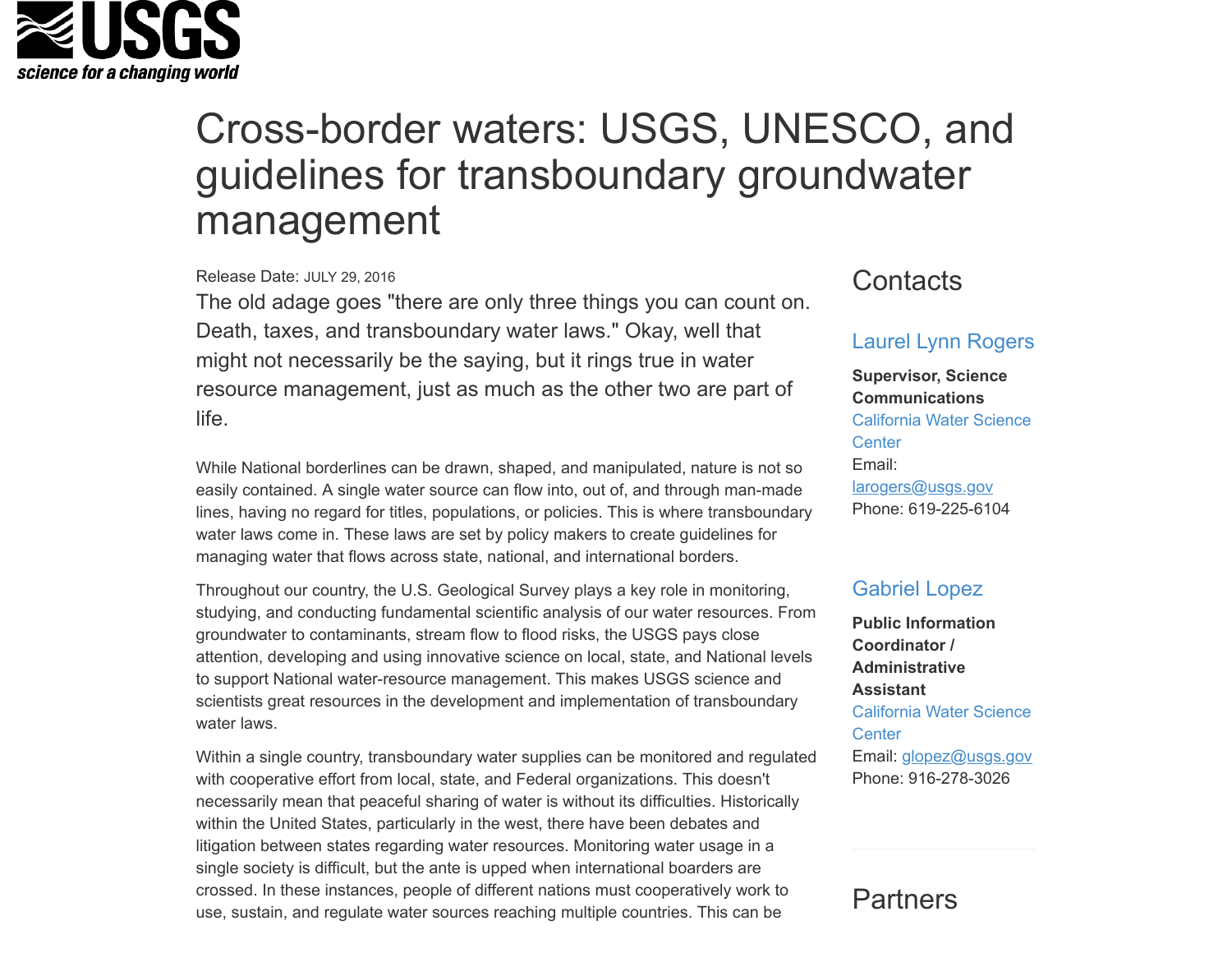troublesome when cultural, social, and economic differences cause friction between border countries.

That is where UNESCO comes in.

[When it comes to water, the United Nations Educational, Scientific, and Cultural](http://en.unesco.org/about-us/introducing-unesco) Organization (UNESCO) International Hydrological Programme works to build intercultural understanding and scientific cooperation among the world's nations, in order to create resource management strategies to deal with transboundary aquifers issues. For America, this means water sources bordering both Canada and Mexico. The U.S. Geological Survey serves as the expert scientific agency representing American interests in UNESCO.

Enter Randall Hanson, Research Hydrologist at the U.S. Geological Survey's California Water Science Center. Hanson created his first transboundary hydrologic model, a computer software system that simulates the movement and use of water in a geographic area, for the USGS in 1980. He is one of USGS's leading experts on transboundary aquifer issues and has worked with hydrologists from around the world to provide the firm scientific foundation UNESCO needs to develop guidelines that facilitate international efforts to create both treaties and plans to manage transboundary resources considered.

This scientific base is key to UNESCO's and partnering agencies' success, because in addition to the challenge of diverse cultural, political, and economic differences, there are scientific complexities that make international water management difficult. Changing population, land use, and climate must be taken into account if plans are to be effective. And, hydrologic intricacies such as how groundwater withdrawals may affect surface water supplies, must be studied to create a plan that can be implemented sustainably. "Along borders, it's easy to have rapid growth, which results in over exploitation of resources," Hanson explained. These complexities underscore the importance of the scientific foundation USGS provides in helping UNESCO create effective guidelines. This is exceptionally important in areas like California and the southwestern United States, where prolonged periods of drought stress already dwindling water sources, and tense water litigation within and between states has a long, sometimes sordid, history.

California's struggle with transboundary water laws began in the 1840s with the Gold Rush, when forty-niners were using water with abandon to extract gold from new territory. The California Supreme Court had to step in well before the territory was even granted statehood (in 1850), in order to control the chaos that was Wild West water use. The Court established doctrine that outlined water use guidelines, which protected the surrounding states, the United States, and the users from overexploitation of water resources by businesses brought in by the Gold Rush (Hutchins 2). While this California doctrine was a win for western states, it failed to

[United Nations](http://www.unesco.org/new/en/) Educational, Scientific, and **Cultural Organization** (UNESCO)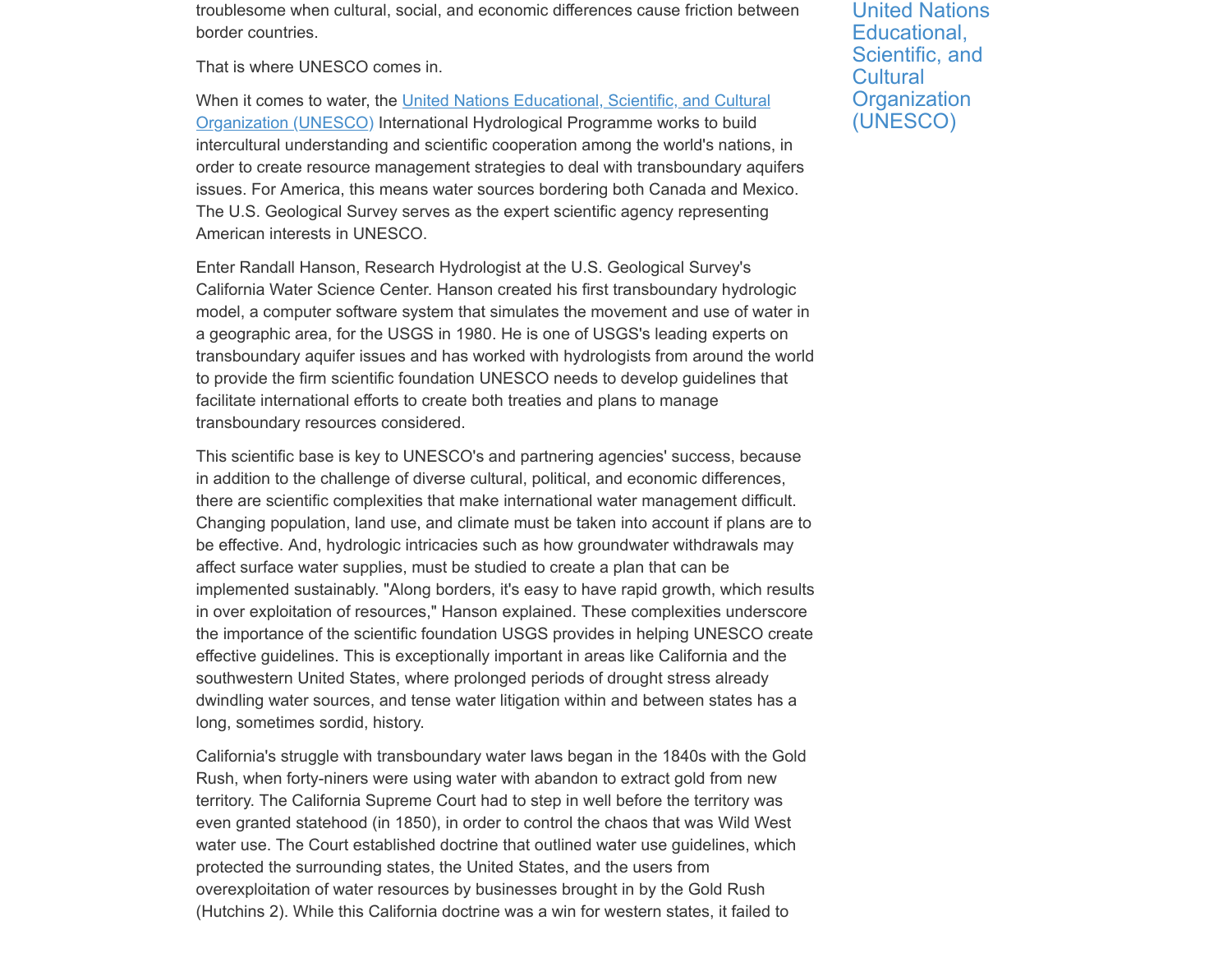recognize Spanish and Mexican interests in the same water sources, which flow through international borders.

Currently, the Colorado River – and other Mexican/U.S. boundary waters – is governed under the International Boundary and Water Commission treaty signed in 1944. This agreement is the culmination of six previous treaties adopted between 1848 to 1933, which defined boundary waters use along the Colorado, Tijuana, and Rio Grande rivers. Since 1944, it has worked to maintain peaceful usage of transboundary waters. The treaty is frequently modified to reflect the changing landscape of water availability. When change arises, there's bound to be conflict; UNESCO's science – including Hanson's transboundary models – can help reduce potential conflicts and encourage communication.

UNESCO-IHP recently published the fourth book (Rivera et al., 2015) in a series of publications seeking to help countries sharing resources deal with political, scientific, and cultural divides throughout the Americas. The newest publication, Regional Strategy for the Management of Transboundary Aquifer Systems in the Americas, addresses not only the US/Mexican transboundary issues, but also aquifer systems shared by the U.S. and Canada, and by Central and South American countries. The book features guidelines for a regional strategy developed by the UNESCO-IHP ISARM-Americas technical committee, which will help neighboring countries assess and manage transboundary aquifer systems. According to Hanson, the goal of the book is "the collective understanding, developing, managing, and protecting of the transboundary aquifers in the Americas," and includes "technical, social, and governance recommendations for the integrated resource management of groundwater."

Hanson's contribution to UNESCO-IHP's new book was a chapter on our scientific understanding of the region's hydrology: "Methodologies to Assess Regional Flow Systems." This chapter includes an in-depth look at water quality data, and explains how to use geo-databases and computer models to better understand selected transboundary aquifers in the Americas. These are examples for potential ways governments can successfully approach developing management plans.

Hanson believes the UNESCO-IHP guidelines can be successfully implemented, for example, in conjunction with International Boundary and Water Commission [\(IBWC\) treaties, but recognizes that there are still cultural, environmental, an](https://ibwc.gov/home.html)d governance roadblocks to overcome. The USGS and scientists from Mexico are partnering to provide scientific information needed for productive solutions to current and future transboundary water issues along the Mexican/American border.

Beyond political and cultural barriers, neighboring countries on either side of borders both want the same thing. Hanson said, "We need to steward these resources. Boundary communities are fast-growing, and resources in some areas are currently